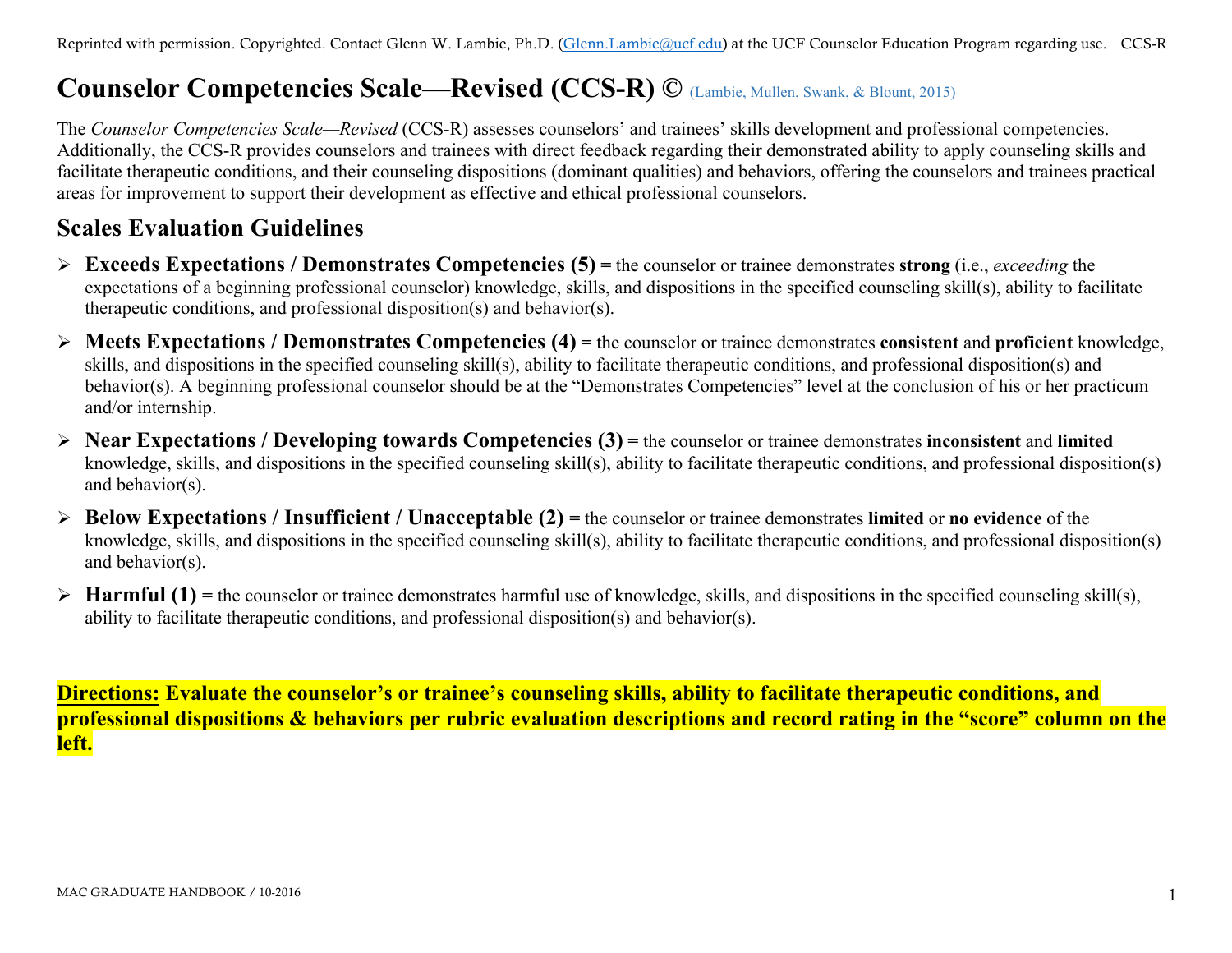### CACREP (2016) Standards relating to the *Counselor Competencies Scale—Revised* (CCS-R) CACREP (2016) Common Core Standards:

- Ø Strategies for personal and professional self-evaluation and implications for practice (Section II, *Standard* 1.k.).
- Ø Self-care strategies appropriate to the counselor role (Section II, *Standard* 1.l.).
- Ø Multicultural counseling competencies (Section II, *Standard* 2.c.).
- Ø A general framework for understanding differing abilities and strategies for differentiated interventions (CACREP, 2016, Section II, *Standard* 3.h.).
- Ø Ethical and culturally relevant strategies for establishing and maintaining in-person and technology-assisted relationships (Section II, *Standard* 5.d.).
- Ø Counselor characteristics and behaviors that influence the counseling processes (Section II, *Standard* 5.f.).
- Ø Essential interviewing, counseling, and case conceptualization skills (Section II, *Standard* 5.g.).
- Ø Developmentally relevant counseling treatment or intervention plans (Section II, *Standard* 5.h.).
- Ø Processes for aiding students in developing a personal model of counseling (Section II, *Standard* 5.n.).
- $\triangleright$  The counselor education program faculty has a systematic process in place for the use of individual student assessment data in relation to retention, remediation, and dismissal (Section 4, *Standard* H.).
- $\triangleright$  Professional practice, which includes practicum and internship, provides for the application of theory and the development of counseling skills under supervision. These experiences will provide opportunities for students to counsel clients who represent the ethnic and demographic diversity of their community (Section III, *Professional Practice*).
- Ø Entry-Level Professional Practice and Practicum (Section III, Professional Practice, p. 13).
	- A. Students are covered by individual professional counseling liability insurance policies while enrolled in practicum and internship.
	- B. Supervision of practicum students includes program-appropriate audio/video recordings and/or live supervision of students' interactions with clients.

C. Formative and summative evaluations of the student's counseling performance and ability to integrate and apply knowledge are conducted as part of the student's practicum.

F. Students must complete supervised counseling practicum experiences that total a minimum of 100 clock hours over a full academic term that is a minimum of 10 weeks.

G. Practicum students must complete at least 40 clock hours of direct service with actual clients that contributes to the development of counseling skills.

H. Practicum students have weekly interaction with supervisors that averages one hour per week of individual and/or triadic supervision throughout the practicum by (1) a counselor education program faculty member, (2) a student supervisor who is under the supervision of a counselor education program faculty member, or (3) a site supervisor who is working in consultation on a regular schedule with a counselor education program faculty member in accordance with the supervision agreement.

I. Practicum students participate in an average of  $1\frac{1}{2}$  hours per week of group supervision on a regular schedule throughout the practicum. Group supervision must be provided by a counselor education program faculty member or a student supervisor who is under the supervision of a counselor education program faculty member.

### CACREP (2016) Specialty Standards:

- Clinical Mental Health Counseling
- o Techniques and interventions for prevention and treatment of a broad range of mental health issues (3. Practice, *Standard* b.).
- Marriage, Couple, and Family Counseling
	- o Techniques and interventions of marriage, couple, and family counseling (3. Practice, *Standard* c.).
- School Counseling
	- o Techniques of personal/social counseling in school settings (3. Practice, *Standard* f.).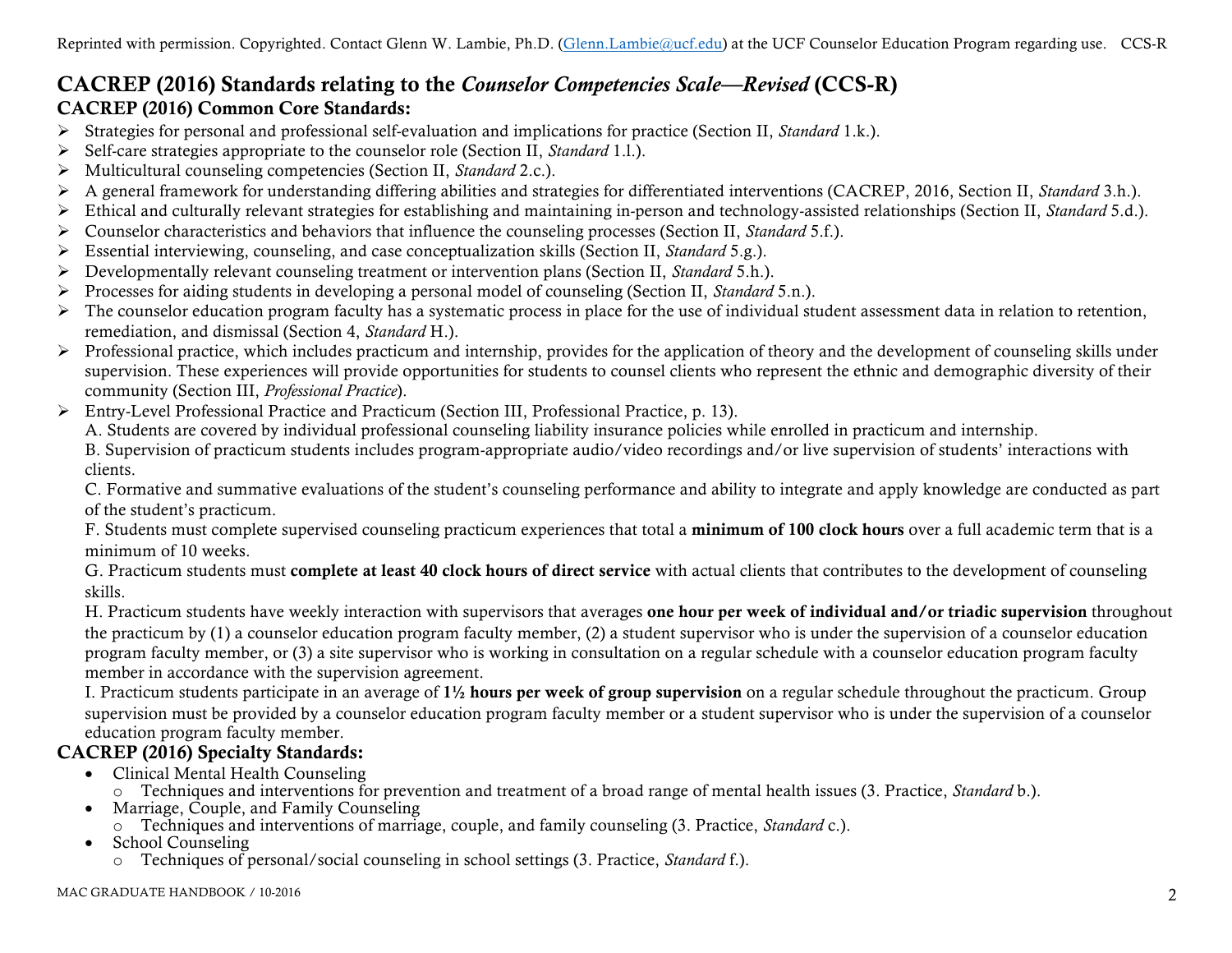## **Part I: Counseling Skills & Therapeutic Conditions**

| #                   | <b>Score</b> | Primary<br>Counseling                                     | <b>Specific Counseling Skills</b><br>and Therapeutic                                                                                                                                                                                     | <b>Exceeds Expectations /</b><br><b>Demonstrates</b>                                                                              | <b>Meets Expectations /</b><br><b>Demonstrates</b>                                                                                                                       | <b>Near Expectations</b> /<br><b>Developing towards</b>                                                                | <b>Below Expectations</b><br>/ Unacceptable                                                                                                                                                      | Harmful<br>(1)                                                                                                                                          |
|---------------------|--------------|-----------------------------------------------------------|------------------------------------------------------------------------------------------------------------------------------------------------------------------------------------------------------------------------------------------|-----------------------------------------------------------------------------------------------------------------------------------|--------------------------------------------------------------------------------------------------------------------------------------------------------------------------|------------------------------------------------------------------------------------------------------------------------|--------------------------------------------------------------------------------------------------------------------------------------------------------------------------------------------------|---------------------------------------------------------------------------------------------------------------------------------------------------------|
|                     |              | Skill(s)                                                  | <b>Conditions Descriptors</b>                                                                                                                                                                                                            | Competencies                                                                                                                      | Competencies                                                                                                                                                             | Competencies                                                                                                           | (2)                                                                                                                                                                                              |                                                                                                                                                         |
| $1.$<br>$\mathbf A$ |              | <b>Nonverbal</b><br><b>Skills</b>                         | <b>Includes Body Position,</b><br><b>Eye Contact, Posture,</b><br><b>Distance from Client,</b><br><b>Voice Tone, Rate of</b><br>Speech, Use of silence,<br>etc. (attuned to the emotional<br>state and cultural norms of<br>the clients) | (5)<br>Demonstrates effective<br>nonverbal communication skills,<br>conveying connectedness $\&$<br>empathy (85%).                | (4)<br>Demonstrates effective<br>nonverbal communication<br>skills for the majority of<br>counseling sessions (70%).                                                     | (3)<br>Demonstrates<br>inconsistency in his or her<br>nonverbal communication<br>skills.                               | Demonstrates limited<br>nonverbal<br>communication skills.                                                                                                                                       | Demonstrates poor<br>nonverbal<br>communication skills,<br>such as ignores client<br>$&$ /or gives<br>judgmental looks.                                 |
| 1.<br>$\, {\bf B}$  |              | <b>Encouragers</b>                                        | <b>Includes Minimal</b><br><b>Encouragers &amp; Door</b><br>Openers such as "Tell me<br>more about", "Hmm"                                                                                                                               | Demonstrates appropriate use of<br>encouragers, which supports<br>development of a therapeutic<br>relationship (85%).             | Demonstrates appropriate use<br>of encouragers for the<br>majority of counseling<br>sessions, which supports<br>development of a therapeutic<br>relationship (70%).      | Demonstrates<br>inconsistency in his or her<br>use of appropriate<br>encouragers.                                      | Demonstrates limited<br>ability to use appropriate<br>encouragers.                                                                                                                               | Demonstrates poor<br>ability to use<br>appropriate<br>encouragers, such as<br>using skills in a<br>judgmental manner.                                   |
| 1.<br>$\mathbf C$   |              | Questions                                                 | <b>Use of Appropriate Open</b><br>& Closed Questioning<br>(e.g., avoidance of double<br>questions)                                                                                                                                       | Demonstrates appropriate use of<br>open & close-ended questions,<br>with an emphasis on open-ended<br>question $(85%)$ .          | Demonstrates appropriate use<br>of open & close-ended<br>questions for the majority of<br>counseling sessions (70%).                                                     | Demonstrates<br>inconsistency in using<br>open-ended questions &<br>may use closed questions<br>for prolonged periods. | Demonstrates limited<br>ability to use open-ended<br>questions with restricted<br>effectiveness.                                                                                                 | Demonstrates poor<br>ability to use open-<br>ended questions, such<br>as questions tend to<br>confuse clients or<br>restrict the counseling<br>process. |
| 1.<br>D             |              | Reflecting <sub>a</sub><br><b>Paraphrasing</b>            | <b>Basic Reflection of</b><br><b>Content - Paraphrasing</b><br>(With couples and families,<br>paraphrasing the different<br>clients' multiple perspectives)                                                                              | Demonstrates appropriate use of<br>paraphrasing as a primary<br>therapeutic approach (85%).                                       | Demonstrates appropriate use<br>of paraphrasing (majority of<br>counseling sessions; 70%).                                                                               | Demonstrates paraphrasing<br>inconsistently $\&$<br>inaccurately or mechanical<br>or parroted responses.               | Demonstrates limited<br>proficiency in<br>paraphrasing or is often<br>inaccurate.                                                                                                                | Demonstrates poor<br>ability to paraphrase,<br>such as being<br>judgmental &/or<br>dismissive.                                                          |
| 1.<br>$\mathbf E$   |              | Reflecting $b$<br><b>Reflection of</b><br><b>Feelings</b> | <b>Reflection of Feelings</b><br>(With couples and families,<br>reflection of each clients'<br>feelings)                                                                                                                                 | Demonstrates appropriate use of<br>reflection of feelings as a<br>primary approach (85%).                                         | Demonstrates appropriate use<br>of reflection of feelings<br>(majority of counseling)<br>sessions; 70%).                                                                 | Demonstrates reflection of<br>feelings inconsistently $\&$ is<br>not matching the client.                              | Demonstrates limited<br>proficiency in reflecting<br>feelings $\&$ /or is often<br>inaccurate.                                                                                                   | Demonstrates poor<br>ability to reflective<br>feelings, such as<br>being judgmental<br>$&$ /or dismissive.                                              |
| 1.<br>$\mathbf F$   |              | Reflecting <sub>c</sub><br><b>Summarizing</b>             | <b>Summarizing content,</b><br>feelings, behaviors, &<br>future plans<br>(With couples and families,<br>summarizing relational<br>patterns of interaction)                                                                               | Demonstrates consistent ability<br>to use summarization to include<br>content, feelings, behaviors, and<br>future plans $(85%)$ . | Demonstrates ability to<br>appropriately use<br>summarization to include<br>content, feelings, behaviors,<br>and future plans (majority of<br>counseling sessions; 70%). | Demonstrates inconsistent<br>& inaccurate ability to use<br>summarization.                                             | Demonstrates limited<br>ability to use<br>summarization (e.g.,<br>summary suggests<br>counselor did <i>not</i><br>understand clients or is<br>overly focused on content<br>rather than process). | Demonstrates poor<br>ability to summarize,<br>such as being<br>judgmental &/or<br>dismissive.                                                           |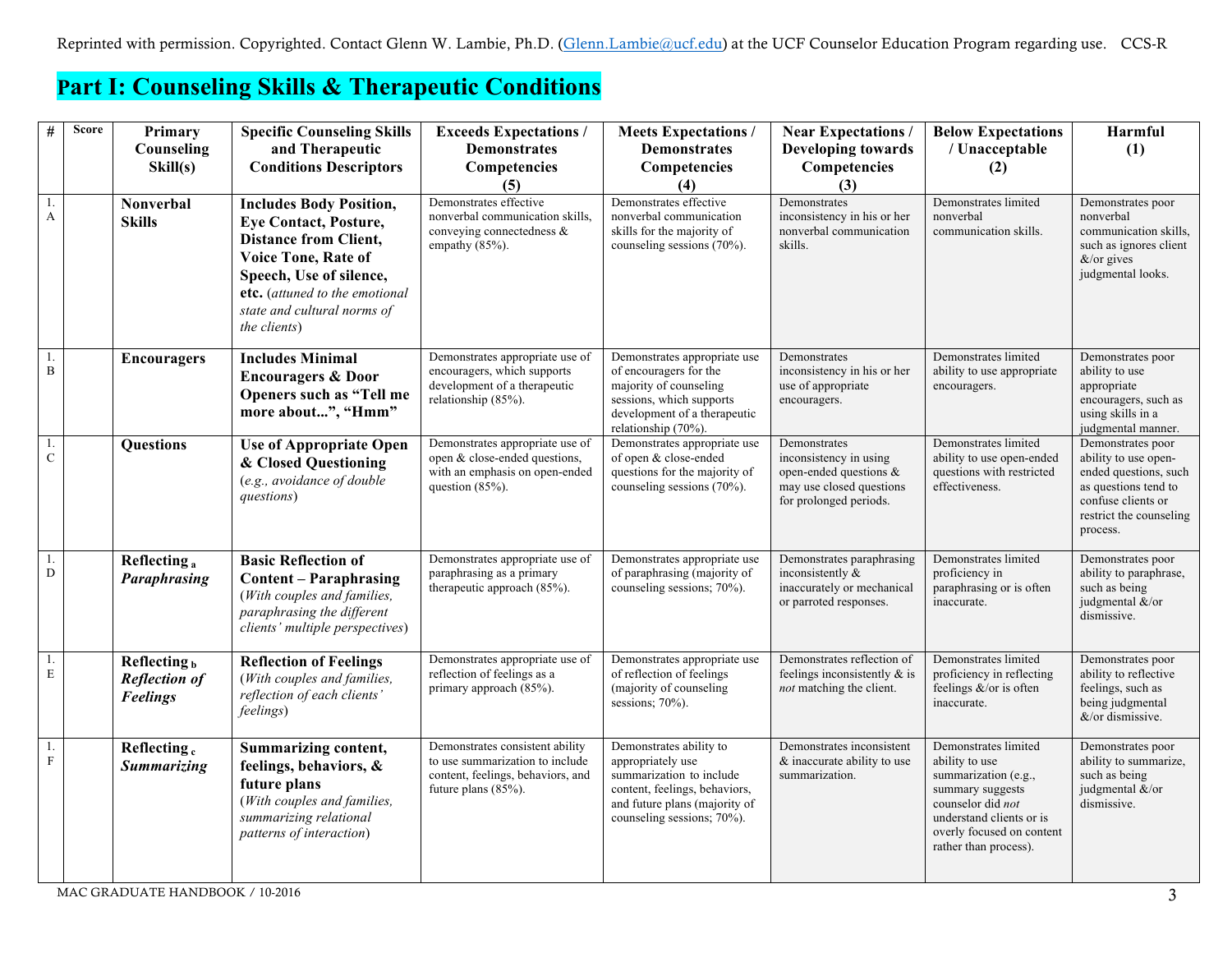| $\#$              | <b>Score</b> | Primary<br>Counseling<br>Skill(s)                                                         | <b>Specific Counseling Skills</b><br>and Therapeutic<br><b>Conditions Descriptors</b>                                                                                                                                                      | <b>Exceeds Expectations /</b><br><b>Demonstrates</b><br>Competencies<br>(5)                                                                                                                                                | <b>Meets Expectations/</b><br><b>Demonstrates</b><br>Competencies<br>(4)                                                                                                                                                                                                                                                      | <b>Near Expectations /</b><br><b>Developing towards</b><br>Competencies<br>(3)                                                                                                                                                     | <b>Below Expectations</b><br>/ Unacceptable<br>(2)                                                                                                                                                              | Harmful<br>(1)                                                                                                                                                                                    |
|-------------------|--------------|-------------------------------------------------------------------------------------------|--------------------------------------------------------------------------------------------------------------------------------------------------------------------------------------------------------------------------------------------|----------------------------------------------------------------------------------------------------------------------------------------------------------------------------------------------------------------------------|-------------------------------------------------------------------------------------------------------------------------------------------------------------------------------------------------------------------------------------------------------------------------------------------------------------------------------|------------------------------------------------------------------------------------------------------------------------------------------------------------------------------------------------------------------------------------|-----------------------------------------------------------------------------------------------------------------------------------------------------------------------------------------------------------------|---------------------------------------------------------------------------------------------------------------------------------------------------------------------------------------------------|
| 1.<br>${\bf G}$   |              | <b>Advanced</b><br><b>Reflection</b><br>(Meaning)                                         | <b>Advanced Reflection of</b><br>Meaning, including<br><b>Values and Core Beliefs</b><br>(taking counseling to a deeper<br>level)                                                                                                          | Demonstrates consistent use of<br>advanced reflection & promotes<br>discussions of greater depth<br>during counseling sessions<br>$(85\%)$ .                                                                               | Demonstrates ability to<br>appropriately use advanced<br>reflection, supporting<br>increased exploration in<br>session (majority of<br>counseling sessions; 70%).                                                                                                                                                             | Demonstrates inconsistent<br>& inaccurate ability to use<br>advanced reflection.<br>Counseling sessions appear<br>superficial.                                                                                                     | Demonstrates limited<br>ability to use advanced<br>reflection &/or switches<br>topics in counseling<br>often.                                                                                                   | Demonstrates poor<br>ability to use advance<br>reflection, such as<br>being judgmental<br>$&$ /or dismissive.                                                                                     |
| 1.<br>H           |              | Confrontation                                                                             | Counselor challenges<br>clients to recognize &<br>evaluate inconsistencies                                                                                                                                                                 | Demonstrates the ability to<br>challenge clients through<br>verbalizing inconsistencies $\&$<br>discrepancies in the clients'<br>words &/or actions in a<br>supportive fashion. Balance of<br>challenge $&$ support (85%). | Demonstrates the ability to<br>challenge clients through<br>verbalizing inconsistencies $\&$<br>discrepancies in the clients'<br>words $&\&/$ or actions in a<br>supportive fashion (can<br>confront, but hesitant) or was<br>not needed; therefore,<br>appropriately not used<br>(majority of counseling)<br>sessions; 70%). | Demonstrates inconsistent<br>ability to challenge clients<br>through verbalizing<br>inconsistencies &<br>discrepancies in clients'<br>words $&\&/$ or actions in a<br>supportive fashion. Used<br>minimally/missed<br>opportunity. | Demonstrates limited<br>ability to challenge<br>clients through<br>verbalizing discrepancies<br>in the client's words $\&$ /or<br>actions in a supportive $\&$<br>caring fashion, $\&$ /or skill<br>is lacking. | Demonstrates poor<br>ability to use<br>confrontation, such as<br>degrading client,<br>harsh, judgmental,<br>&/or aggressive.                                                                      |
| 1.<br>$\mathbf I$ |              | <b>Goal Setting</b>                                                                       | <b>Counselor collaborates</b><br>with clients to establish<br>realistic, appropriate, &<br>attainable therapeutic<br>goals<br>(With couples and families,<br>goal setting supports clients in<br>establishing common<br>therapeutic goals) | Demonstrates consistent ability<br>to establish collaborative &<br>appropriate therapeutic goals<br>with clients $(85%)$ .                                                                                                 | Demonstrates ability to<br>establish collaborative &<br>appropriate therapeutic goals<br>with client (majority of<br>counseling sessions; 70%).                                                                                                                                                                               | Demonstrates inconsistent<br>ability to establish<br>collaborative &<br>appropriate therapeutic<br>goals with clients.                                                                                                             | Demonstrates limited<br>ability to establish<br>collaborative, appropriate<br>therapeutic goals with<br>clients.                                                                                                | Demonstrates poor<br>ability to develop<br>collaborative<br>therapeutic goals,<br>such as identifying<br>unattainable goals,<br>and agreeing with<br>goals that may be<br>harmful to the clients. |
| 1.<br>J           |              | <b>Focus of</b><br>Counseling                                                             | <b>Counselor</b> focuses (or<br>refocuses) clients on their<br>therapeutic goals (i.e.,<br>purposeful counseling)                                                                                                                          | Demonstrates consistent ability<br>to focus $\&$ /or refocus counseling<br>on clients' goal attainment<br>$(85\%)$ .                                                                                                       | Demonstrates ability to focus<br>$&\sqrt{\ }$ or refocus counseling on<br>clients' goal attainment<br>(majority of counseling)<br>sessions; 70%).                                                                                                                                                                             | Demonstrates inconsistent<br>ability to focus $\&$ /or<br>refocus counseling on<br>clients' therapeutic goal<br>attainment.                                                                                                        | Demonstrates limited<br>ability to focus $\&$ /or<br>refocus counseling on<br>clients' therapeutic goal<br>attainment.                                                                                          | Demonstrates poor<br>ability to maintain<br>focus in counseling.<br>such as counseling<br>moves focus away<br>from clients' goals                                                                 |
| 1.<br>$\rm K$     |              | Facilitate<br>Therapeutic<br>Environment <sub>a</sub> :<br><b>Empathy &amp;</b><br>Caring | <b>Expresses accurate</b><br>empathy & care;<br>Counselor is "present"<br>and open to clients<br>(includes immediacy and<br>concreteness)                                                                                                  | Demonstrates consistent ability<br>to be empathic & uses<br>appropriate responses (85%).                                                                                                                                   | Demonstrates ability to be<br>empathic & uses appropriate<br>responses (majority of<br>counseling sessions; 70%).                                                                                                                                                                                                             | Demonstrates inconsistent<br>ability to be empathic $\&$ /or<br>use appropriate responses.                                                                                                                                         | Demonstrates limited<br>ability to be empathic<br>$&$ /or uses appropriate<br>responses.                                                                                                                        | Demonstrates poor<br>ability to be empathic<br>& caring, such as<br>creating an unsafe<br>space for clients.                                                                                      |
| 1.<br>L           |              | Facilitate<br>Therapeutic<br>Environment <sub>b</sub> :<br>Respect &<br><b>Compassion</b> | <b>Counselor expresses</b><br>appropriate respect &<br>compassion for clients                                                                                                                                                              | Demonstrates consistent ability<br>to be respectful, accepting, $\&$<br>compassionate with clients<br>$(85%)$ .                                                                                                            | Demonstrates ability to be<br>respectful, accepting, $\&$<br>compassionate with clients<br>(majority of counseling<br>sessions; 70%).                                                                                                                                                                                         | Demonstrates inconsistent<br>ability to be respectful,<br>accepting, $\&$<br>compassionate with<br>clients.                                                                                                                        | Demonstrates limited<br>ability to be respectful,<br>accepting, $&\text{/or}$<br>compassionate with<br>clients.                                                                                                 | Demonstrates poor<br>ability to be<br>respectful &<br>compassionate with<br>clients, such as<br>having conditional<br>respect.                                                                    |

**\_\_\_\_\_\_\_: Total Score (***out of a possible 60 points***)**

MAC GRADUATE HANDBOOK / 10-2016 4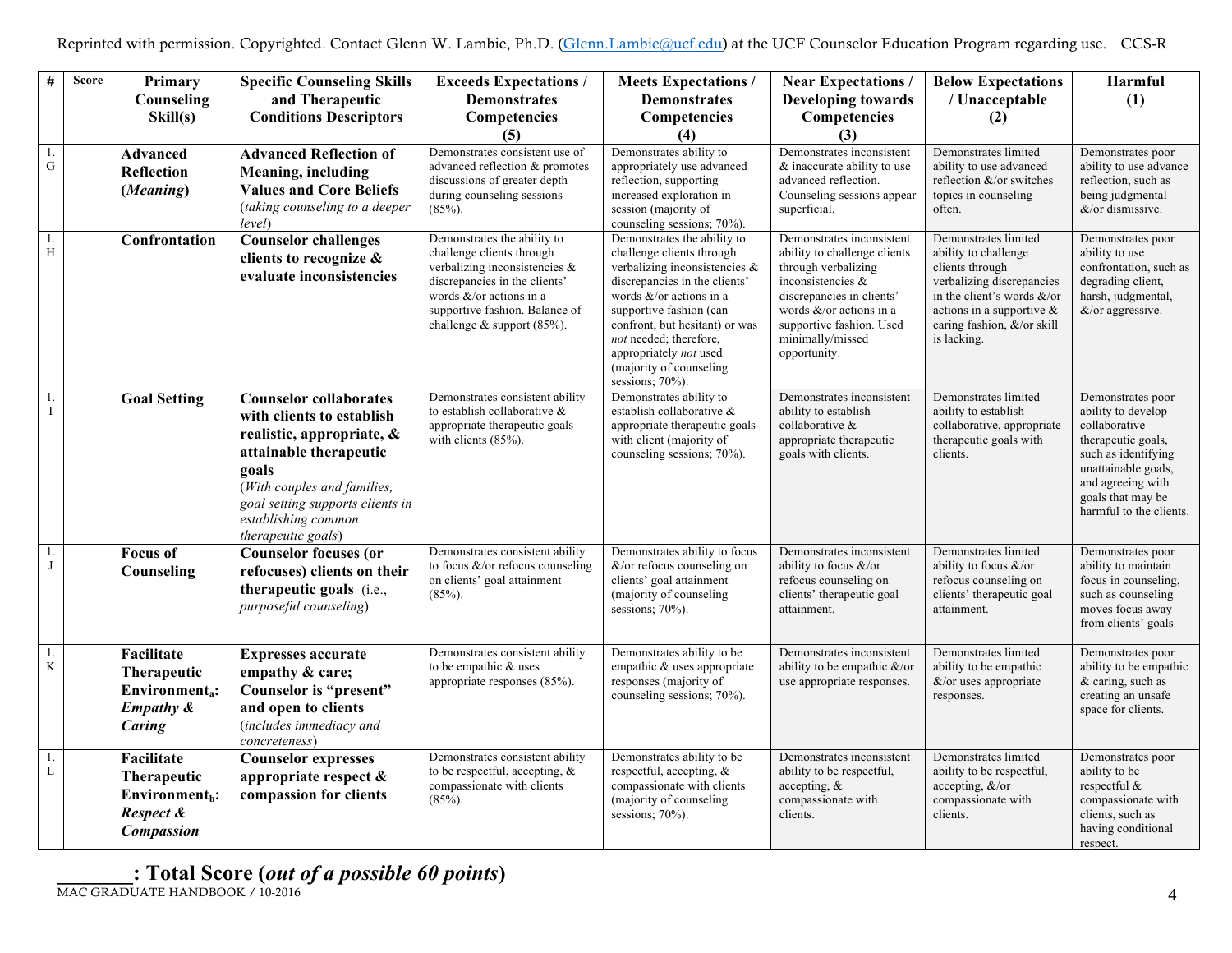Reprinted with permission. Copyrighted. Contact Glenn W. Lambie, Ph.D. [\(Glenn.Lambie@ucf.edu](mailto:Glenn.Lambie@ucf.edu)) at the UCF Counselor Education Program regarding use. CCS-R

## **Part 2: Counseling Dispositions & Behaviors**

| $\#$          | <b>Score</b> | Primary<br>Counseling<br>Dispositions &                                  | <b>Specific Counseling</b><br><b>Disposition &amp; Behavior</b><br><b>Descriptors</b>                                                                                                                                                       | <b>Exceeds Expectations /</b><br><b>Demonstrates</b><br>Competencies                                                                                      | <b>Meets Expectations /</b><br><b>Demonstrates</b><br>Competencies                                                                       | <b>Near Expectations</b> /<br><b>Developing towards</b><br>Competencies                                                                      | <b>Below Expectations</b><br>/ Unacceptable                                                                                             | Harmful<br>(1)                                                                                                                                                                                 |
|---------------|--------------|--------------------------------------------------------------------------|---------------------------------------------------------------------------------------------------------------------------------------------------------------------------------------------------------------------------------------------|-----------------------------------------------------------------------------------------------------------------------------------------------------------|------------------------------------------------------------------------------------------------------------------------------------------|----------------------------------------------------------------------------------------------------------------------------------------------|-----------------------------------------------------------------------------------------------------------------------------------------|------------------------------------------------------------------------------------------------------------------------------------------------------------------------------------------------|
|               |              | <b>Behaviors</b>                                                         |                                                                                                                                                                                                                                             | (5)                                                                                                                                                       | (4)                                                                                                                                      | (3)                                                                                                                                          | (2)                                                                                                                                     |                                                                                                                                                                                                |
| $\frac{2}{A}$ |              | Professional<br><b>Ethics</b>                                            | Adheres to the ethical<br>guidelines of the ACA,<br>ASCA, IAMFC, APA, &<br>NBCC; including<br>practices within<br>competencies                                                                                                              | Demonstrates consistent &<br>advanced (i.e., exploration &<br>deliberation) ethical behavior &<br>judgments.                                              | Demonstrates consistent<br>ethical behavior & judgments.                                                                                 | Demonstrates ethical<br>behavior & judgments, but<br>on a concrete level with a<br>basic ethical decision-<br>making process.                | Demonstrates limited<br>ethical behavior &<br>judgment, and a limited<br>ethical decision-making<br>process.                            | Demonstrates poor<br>ethical behavior &<br>judgment, such as<br>violating the ethical<br>codes &/or makes<br>poor decisions                                                                    |
| $\frac{2}{B}$ |              | Professional<br><b>Behavior</b>                                          | Behaves in a professional<br>manner towards<br>supervisors, peers, &<br>clients (e.g., emotional<br>regulation); Is respectful<br>and appreciative to the<br>culture of colleagues and<br>is able to effectively<br>collaborate with others | Demonstrates consistent &<br>advanced respectfulness and<br>thoughtfulness, & appropriate<br>within all professional<br>interactions.                     | Demonstrates consistent<br>respectfulness and<br>thoughtfulness, & appropriate<br>within all professional<br>interactions.               | Demonstrates inconsistent<br>respectfulness and<br>thoughtfulness, &<br>appropriate within<br>professional interactions.                     | Demonstrates limited<br>respectfulness and<br>thoughtfulness & acts<br>inappropriate within<br>some professional<br>interactions.       | Demonstrates poor<br>professional behavior,<br>such as repeatedly<br>being disrespectful of<br>others &/or impedes<br>the professional<br>atmosphere of the<br>counseling setting /<br>course. |
| $\frac{2}{C}$ |              | Professional &<br>Personal<br><b>Boundaries</b>                          | <b>Maintains appropriate</b><br>boundaries with<br>supervisors, peers, &<br>clients                                                                                                                                                         | Demonstrates consistent &<br>strong appropriate boundaries<br>with supervisors, peers, $\&$<br>clients.                                                   | Demonstrates consistent<br>appropriate boundaries with<br>supervisors, peers, & clients.                                                 | Demonstrates appropriate<br>boundaries inconsistently<br>with supervisors, peers, $\&$<br>clients.                                           | Demonstrates<br>inappropriate boundaries<br>with supervisors, peers,<br>& clients.                                                      | Demonstrates poor<br>boundaries with<br>supervisors, peers, $\&$<br>clients; such as<br>engaging in dual<br>relationships.                                                                     |
| $\frac{2}{D}$ |              | Knowledge &<br><b>Adherence to</b><br>Site and<br><b>Course Policies</b> | Demonstrates an<br>understanding &<br>appreciation for all<br>counseling site and<br>course policies &<br>procedures                                                                                                                        | Demonstrates consistent<br>adherence to <i>all</i> counseling site<br>and course policies &<br>procedures, including strong<br>attendance and engagement. | Demonstrates adherence to<br>most counseling site and<br>course policies & procedures,<br>including strong attendance<br>and engagement. | Demonstrates inconsistent<br>adherence to counseling<br>site and course policies &<br>procedures, including<br>attendance and<br>engagement. | Demonstrates limited<br>adherence to counseling<br>site and course policies &<br>procedures, including<br>attendance and<br>engagement. | Demonstrates poor<br>adherence to<br>counseling site and<br>course policies, such<br>as failing to adhere to<br>policies after<br>discussing with<br>supervisor /<br>instructor.               |
| $2.$ $\rm{E}$ |              | <b>Record</b><br>Keeping &<br><b>Task</b><br>Completion                  | <b>Completes all weekly</b><br>record keeping & tasks<br>correctly & promptly<br>(e.g., case notes,<br>psychosocial reports,<br>treatment plans,<br>supervisory report)                                                                     | Completes all required record<br>keeping, documentation, and<br>assigned tasks in a through,<br>timely, & comprehensive<br>fashion.                       | Completes all required record<br>keeping, documentation, and<br>tasks in a competent & timely<br>fashion.                                | Completes all required<br>record keeping,<br>documentation, and tasks,<br>but in an inconsistent &<br>questionable fashion.                  | Completes required<br>record keeping,<br>documentation, and tasks<br>inconsistently $\&$ in a poor<br>fashion.                          | Failure to complete<br>paperwork &/or tasks<br>by specified deadline.                                                                                                                          |

MAC GRADUATE HANDBOOK / 10-2016 5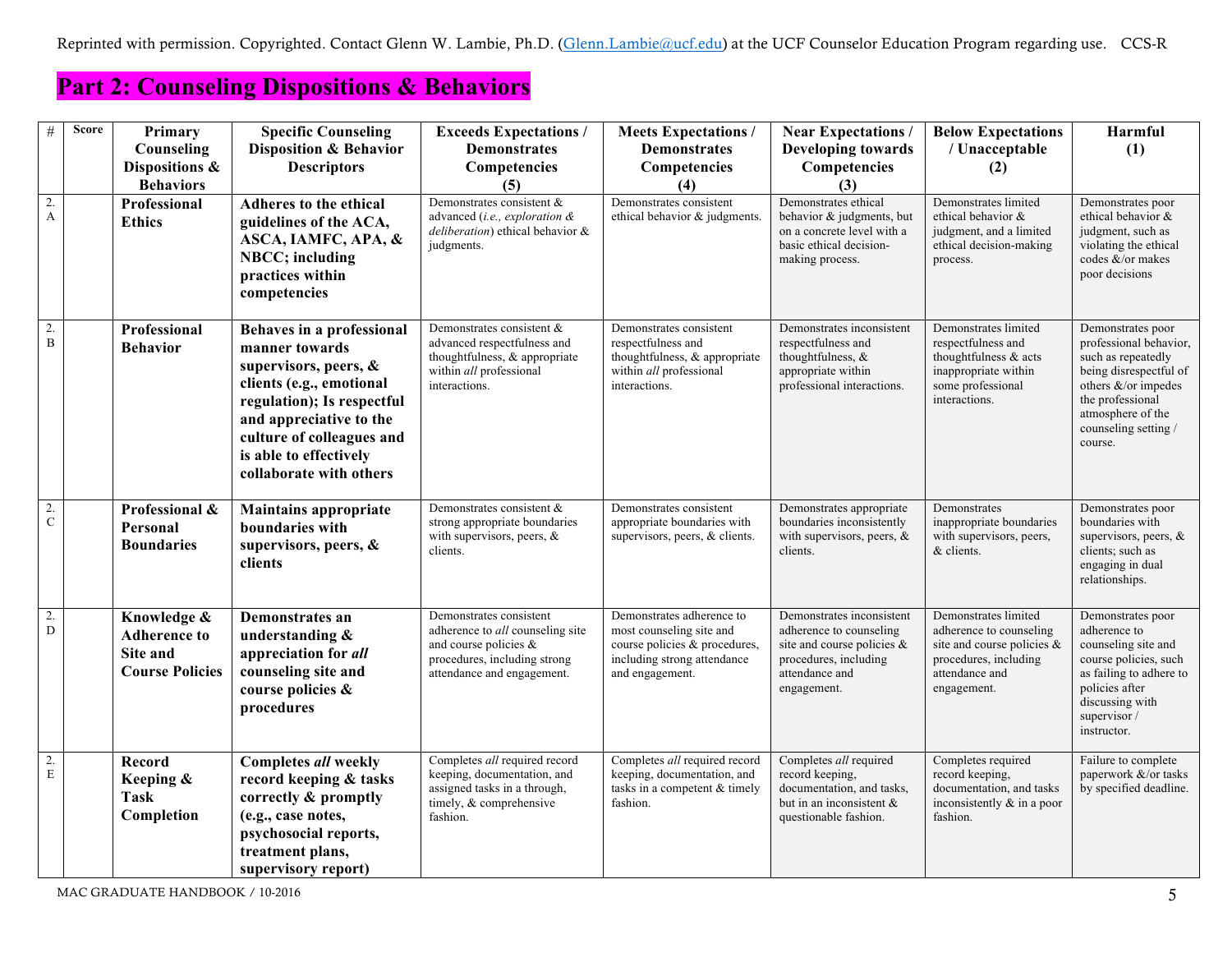| #                     | <b>Score</b> | Primary<br>Counseling<br>Dispositions &<br><b>Behaviors</b>    | <b>Specific Counseling</b><br><b>Disposition &amp; Behavior</b><br><b>Descriptors</b>                                                                                                                                                                                                     | <b>Exceeds Expectations /</b><br><b>Demonstrates</b><br>Competencies<br>(5)                                                                                     | <b>Meets Expectations /</b><br><b>Demonstrates</b><br>Competencies<br>(4)                                                               | <b>Near Expectations /</b><br><b>Developing towards</b><br>Competencies<br>(3)                                                                         | <b>Below Expectations</b><br>/ Insufficient /<br>Unacceptable<br>(2)                                                                                   | Harmful<br>(1)                                                                                                                                                                                                         |
|-----------------------|--------------|----------------------------------------------------------------|-------------------------------------------------------------------------------------------------------------------------------------------------------------------------------------------------------------------------------------------------------------------------------------------|-----------------------------------------------------------------------------------------------------------------------------------------------------------------|-----------------------------------------------------------------------------------------------------------------------------------------|--------------------------------------------------------------------------------------------------------------------------------------------------------|--------------------------------------------------------------------------------------------------------------------------------------------------------|------------------------------------------------------------------------------------------------------------------------------------------------------------------------------------------------------------------------|
| $\frac{2}{F}$         |              | Multicultural<br>Competence in<br>Counseling<br>Relationship   | <b>Demonstrates respect for</b><br>culture (e.g., race,<br>ethnicity, gender,<br>spirituality, religion,<br>sexual orientation,<br>disability, social class,<br>etc.) and awareness of<br>and responsiveness to<br>ways in which culture<br>interacts with the<br>counseling relationship | Demonstrates consistent &<br>advanced multicultural<br>competencies (knowledge, self-<br>awareness, appreciation, &<br>skills) in interactions with<br>clients. | Demonstrates multicultural<br>competencies (knowledge,<br>self-awareness, appreciation,<br>$&$ skills) in interactions with<br>clients. | Demonstrates inconsistent<br>multicultural competencies<br>(knowledge, self-<br>awareness, appreciation, &<br>skills) in interactions with<br>clients. | Demonstrates limited<br>multicultural<br>competencies<br>(knowledge, self-<br>awareness, appreciation,<br>$&$ skills) in interactions<br>with clients. | Demonstrates poor<br>multicultural<br>competencies, such as<br>being disrespectful,<br>dismissive, and<br>defensive regarding<br>the significance of<br>culture in the<br>counseling<br>relationship.                  |
| $\frac{2}{G}$         |              | <b>Emotional</b><br>Stability &<br>Self-control                | <b>Demonstrates self-</b><br>awareness and emotional<br>stability (i.e., congruence<br>between mood & affect)<br>& self-control (i.e.,<br>impulse control) in<br>relationships with clients                                                                                               | Demonstrates consistent<br>emotional stability &<br>appropriateness in interpersonal<br>interactions with clients.                                              | Demonstrates emotional<br>stability & appropriateness in<br>interpersonal interactions<br>with clients.                                 | Demonstrates inconsistent<br>emotional stability &<br>appropriateness in<br>interpersonal interactions<br>with clients.                                | Demonstrates limited<br>emotional stability &<br>appropriateness in<br>interpersonal interactions<br>with clients.                                     | Demonstrates poor<br>emotional stability &<br>appropriateness in<br>interpersonal<br>interactions with<br>client, such as having<br>high levels of<br>emotional reactants<br>with clients.                             |
| $\overline{2}$ .<br>H |              | <b>Motivated to</b><br><b>Learn &amp; Grow</b><br>/ Initiative | <b>Demonstrates</b><br>engagement in learning<br>& development of his or<br>her counseling<br>competencies                                                                                                                                                                                | Demonstrates consistent and<br>strong engagement in promoting<br>his or her professional and<br>personal growth & development.                                  | Demonstrates consistent<br>engagement in promoting his<br>or her professional and<br>personal growth &<br>development.                  | Demonstrates inconsistent<br>engagement in promoting<br>his or her professional and<br>personal growth &<br>development.                               | Demonstrates limited<br>engagement in promoting<br>his or her professional<br>and personal growth &<br>development.                                    | Demonstrates poor<br>engagement in<br>promoting his or her<br>professional and<br>personal growth $\&$<br>development, such as<br>expressing lack of<br>appreciation for<br>profession $\&$ /or<br>apathy to learning. |
| $\frac{2}{I}$         |              | <b>Openness to</b><br>Feedback                                 | <b>Responds non-defensively</b><br>& alters behavior in<br>accordance with<br>supervisory &/or<br>instructor feedback                                                                                                                                                                     | Demonstrates consistent and<br>strong openness to supervisory<br>$&$ /or instructor feedback $&$<br>implements suggested changes.                               | Demonstrates consistent<br>openness to supervisory &/or<br>instructor feedback &<br>implements suggested<br>changes.                    | Demonstrates openness to<br>supervisory $&\&/$ or instructor<br>feedback; however, does<br>not implement suggested<br>changes.                         | Demonstrates a lack of<br>openness to supervisory<br>&/or instructor feedback<br>& does <i>not</i> implement<br>suggested changes.                     | Demonstrates no<br>openness to<br>supervisory $&\text{/or}$<br>instructor feedback &<br>is defensive &/or<br>dismissive when<br>given feedback.                                                                        |
| $\frac{2}{J}$         |              | <b>Flexibility &amp;</b><br><b>Adaptability</b>                | Demonstrates ability to<br>adapt to changing<br>circumstance, unexpected<br>events, & new situations                                                                                                                                                                                      | Demonstrates consistent and<br>strong ability to adapt & "reads-<br>&-flexes" appropriately.                                                                    | Demonstrates consistent<br>ability to adapt & "reads-&-<br>flexes" appropriately.                                                       | Demonstrated an<br>inconsistent ability to<br>adapt & flex to his or her<br>clients' diverse changing<br>needs.                                        | Demonstrates a limited<br>ability to adapt $&$ flex to<br>his or her clients' diverse<br>changing needs.                                               | Demonstrates a poor<br>ability to adapt to his<br>or her clients' diverse<br>changing needs, such<br>as being rigid in work<br>with clients.                                                                           |
| $\frac{2}{K}$         |              | Congruence &<br><b>Genuineness</b>                             | Demonstrates ability to<br>be present and "be true<br>to oneself"                                                                                                                                                                                                                         | Demonstrates consistent and<br>strong ability to be genuine $\&$<br>accepting of self & others.                                                                 | Demonstrates consistent<br>ability to be genuine $\&$<br>accepting of self & others.                                                    | Demonstrates inconsistent<br>ability to be genuine $\&$<br>accepting of self & others.                                                                 | Demonstrates a limited<br>ability to be genuine $\&$<br>accepting of self & others<br>(incongruent).                                                   | Demonstrates a poor<br>ability to be genuine<br>& accepting of self &<br>others, such as being<br>disingenuous.                                                                                                        |

**\_\_\_\_\_\_\_: Total Score (***out of a possible 55 points***)**